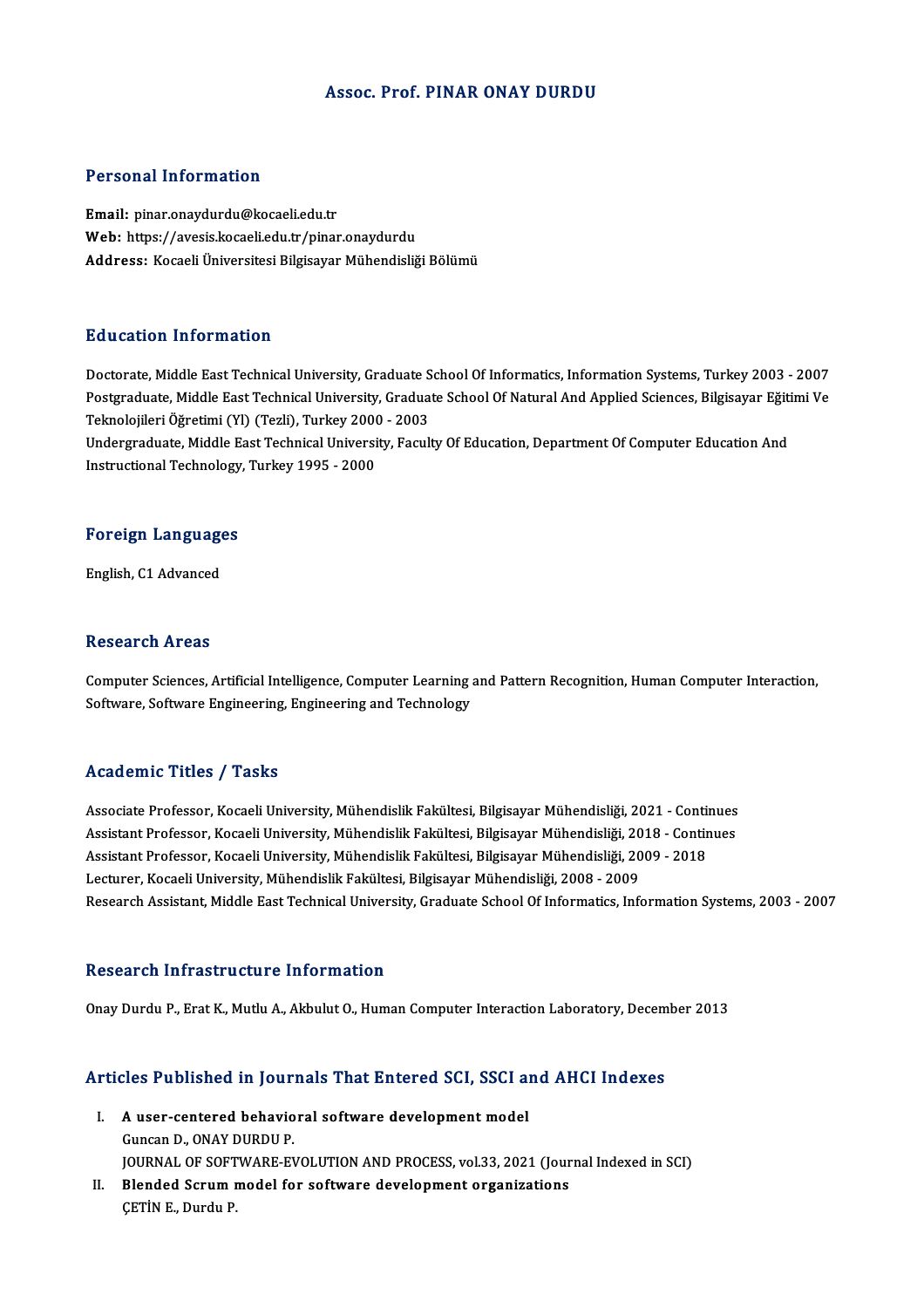JOURNAL OF SOFTWARE-EVOLUTION AND PROCESS, vol.31, no.2, 2019 (Journal Indexed in SCI)<br>A comparison of mobile form controls for different tecks

- JOURNAL OF SOFTWARE-EVOLUTION AND PROCESS, vol.31, no.2,<br>III. A comparison of mobile form controls for different tasks **JOURNAL OF SOFT<br>A comparison of<br>DENİZ G., Durdu P.<br>COMPUTER STAND** A comparison of mobile form controls for different tasks<br>DENİZ G., Durdu P.<br>COMPUTER STANDARDS & INTERFACES, vol.61, pp.97-106, 2019 (Journal Indexed in SCI)<br>A Distributed Online Gunnisulum and Counseysare Development Mode DENİZ G., Durdu P.<br>COMPUTER STANDARDS & INTERFACES, vol.61, pp.97-106, 2019 (Journal Index<br>IV. A Distributed Online Curriculum and Courseware Development Model<br>Onay Durdu P., Yalabık N., Çağıltay K.
- COMPUTER STANDARDS & INTERFA<br>A Distributed Online Curriculum<br>Onay Durdu P., Yalabık N., Çağıltay K.<br>EDUCATIONAL TECHNOLOCY & SOCI EDUCATIONAL TECHNOLOGY&SOCIETY,vol.12,no.1,pp.230-248,2009 (Journal Indexed inSSCI)

### Articles Published in Other Journals

rticles Published in Other Journals<br>I. Düşük Maliyetli EEG Başlıklarının Kullanıcı Deneyimi Değerlendirmesi<br>Fret K. ONAY DUPDU P Erat K., ONAY DURDU P.<br>Erat K., ONAY DURDU P.<br>Bemultisle Üniversitesi Düşük Maliyetli EEG Başlıklarının Kullanıcı Deneyimi Değerlendirmesi<br>Erat K., ONAY DURDU P.<br>Pamukkale Üniversitesi Mühendislik Bilimleri Dergisi, vol.27, pp.646-659, 2021 (Journal Indexed in ESCI)<br>The Persentian of Website Erat K., ONAY DURDU P.<br>Pamukkale Üniversitesi Mühendislik Bilimleri Dergisi, vol.27, pp.646-659, 2021 (Journal Indexed<br>II. The Perception of Website Accessibility: A Survey of Turkish Software Professionals<br>Altuntas Z., ON Pamukkale Üniversitesi Müh<br>The Perception of Websi<br>Altuntaş Z., ONAY DURDU P.<br>AIIT e: Online Asademis Iour The Perception of Website Accessibility: A Survey of Turkish Software Professionals<br>Altuntaş Z., ONAY DURDU P.<br>AJIT-e: Online Academic Journal of Information Technology, vol.11, no.41, pp.42-71, 2020 (Other Refereed Nation Altuntaș Z<br>AJIT-e: On<br>Journals)<br>Websites AJIT-e: Online Academic Journal of Information Technology, vol.11, no.41, pp.42-<br>Journals)<br>III. Websitesi Erişilebilirlik Değerlendirmesi: Bir Bariyer Gezinti Çalışması<br>Altuntes 7, ONAY DUPDU P Journals)<br>III. Websitesi Erişilebilirlik Değerlendirmesi: Bir Bariyer Gezinti Çalışması<br>Altuntaş Z., ONAY DURDU P. Websitesi Erişilebilirlik Değerlendirmesi: Bir Bariyer Gezinti Çalışması<br>Altuntaş Z., ONAY DURDU P.<br>Sosyal Politika Çalışmaları Dergisi, vol.1, pp.119-144, 2020 (Other Refereed National Journals)<br>The Pole of Self Efficeau Altuntaş Z., ONAY DURDU P.<br>Sosyal Politika Çalışmaları Dergisi, vol.1, pp.119-144, 2020 (Other Refereed National Journals)<br>IV. The Role of Self-Efficacy and Perceived Enjoyment in Predicting Computer Engineering Studen Sosyal Politika Çalışmaları Dergisi, vol.1, p<br>The Role of Self-Efficacy and Perceiv<br>Continuous Use Intention of Scratch<br>Arnacı İ. Onay Durdu B. Mutlu A The Role of Self-Efficacy and<br>Continuous Use Intention of S<br>Arpacı İ., Onay Durdu P., Mutlu A. Continuous Use Intention of Scratch<br>Arpacı İ., Onay Durdu P., Mutlu A.<br>International Journal of E-Adoption , vol.11, no.2, pp.1-12, 2019 (Journal Indexed in ESCI) Arpacı İ., Onay Durdu P., Mutlu A.<br>International Journal of E-Adoption , vol.11, no.2, pp.1-12, 2019 (Journal Indexed in ESCI)<br>V. Usability Benchmarks for Interactive Whiteboards Lessons Learned from Turkey s Fatih Pro International Journal of I<br>Usability Benchmarks<br>Uçar A., ONAY DURDU P.<br>Bilisim Telmelejileri Der Usability Benchmarks for Interactive Whiteboards Lessons Learned from Turkey s<br>Uçar A., ONAY DURDU P.<br>Bilişim Teknolojileri Dergisi, vol.9, pp.113-124, 2016 (Refereed Journals of Other Institutions)<br>Form Elemenlerunun Form Uçar A., ONAY DURDU P.<br>Bilişim Teknolojileri Dergisi, vol.9, pp.113-124, 2016 (Refereed Jour.<br>VI. Form Elemanlarının Form Doldurmadaki PerformansaEtkisi Bilişim Teknolojileri Dergisi, v<br>Form Elemanlarının Form<br>ADAK M. F. , ONAY DURDU P.<br>Bilisim Teknolojileri Dergisi v Form Elemanlarının Form Doldurmadaki PerformansaEtkisi<br>ADAK M. F. , ONAY DURDU P.<br>Bilişim Teknolojileri Dergisi, vol.4, pp.11-17, 2011 (Refereed Journals of Other Institutions)<br>Students and Fosulty Members Persentions of C ADAK M. F. , ONAY DURDU P.<br>Bilişim Teknolojileri Dergisi, vol.4, pp.11-17, 2011 (Refereed Journals of Other Institutions)<br>VII. Students and Faculty Members Perceptions of Computer Education andInstructional Technology<br> Bilişim Tek<mark>ı</mark><br>Students a<br>Programs<br>ONAY DUPI Students and Faculty Mem<br>Programs<br>ONAY DURDU P., YILDIRIM Z.<br>Eunasian Jaumal of Education Programs<br>ONAY DURDU P., YILDIRIM Z.<br>Eurasian Journal of Educational Research, vol.19, pp.77-88, 2005 (Journal Indexed in ESCI) ONAY DURDU P., YILDIRIM Z.<br>Eurasian Journal of Educational Research, vol.19, pp.77-88, 2005 (Journal Indexed in ESCI)<br>VIII. A comparative study between Metu and Gazi University students game playing characteristics and Eurasian Journal of Educational Research, vol.<br>A comparative study between Metu and (<br>game preferences of university students<br>ONAV DUPDU P. TÜEEKCLA, CAČU TAV K A comparative study between Metu ar<br>game preferences of university stude<br>ONAY DURDU P., TÜFEKÇİ A., ÇAĞILTAY K.<br>Eurasian Journal of Educational Bessarsh game preferences of university students<br>ONAY DURDU P., TÜFEKÇİ A., ÇAĞILTAY K.<br>Eurasian Journal of Educational Research, vol.19, pp.66-76, 2005 (Journal Indexed in ESCI)

### Books&Book Chapters

I. Çevrimiçi öğrenme ortamları DURDU L., ONAY DURDU P. Çevrimiçi öğrenme ortamları<br>DURDU L., ONAY DURDU P.<br>in: Öğretim Teknolojilerinin Temelleri Teoriler Araştırmalar Eğilimler, Kürşat Çağıltay, Yüksel Göktaş, Editor, Pegem DURDU L., ONA<br>in: Öğretim Tekı<br>Akademi, 2016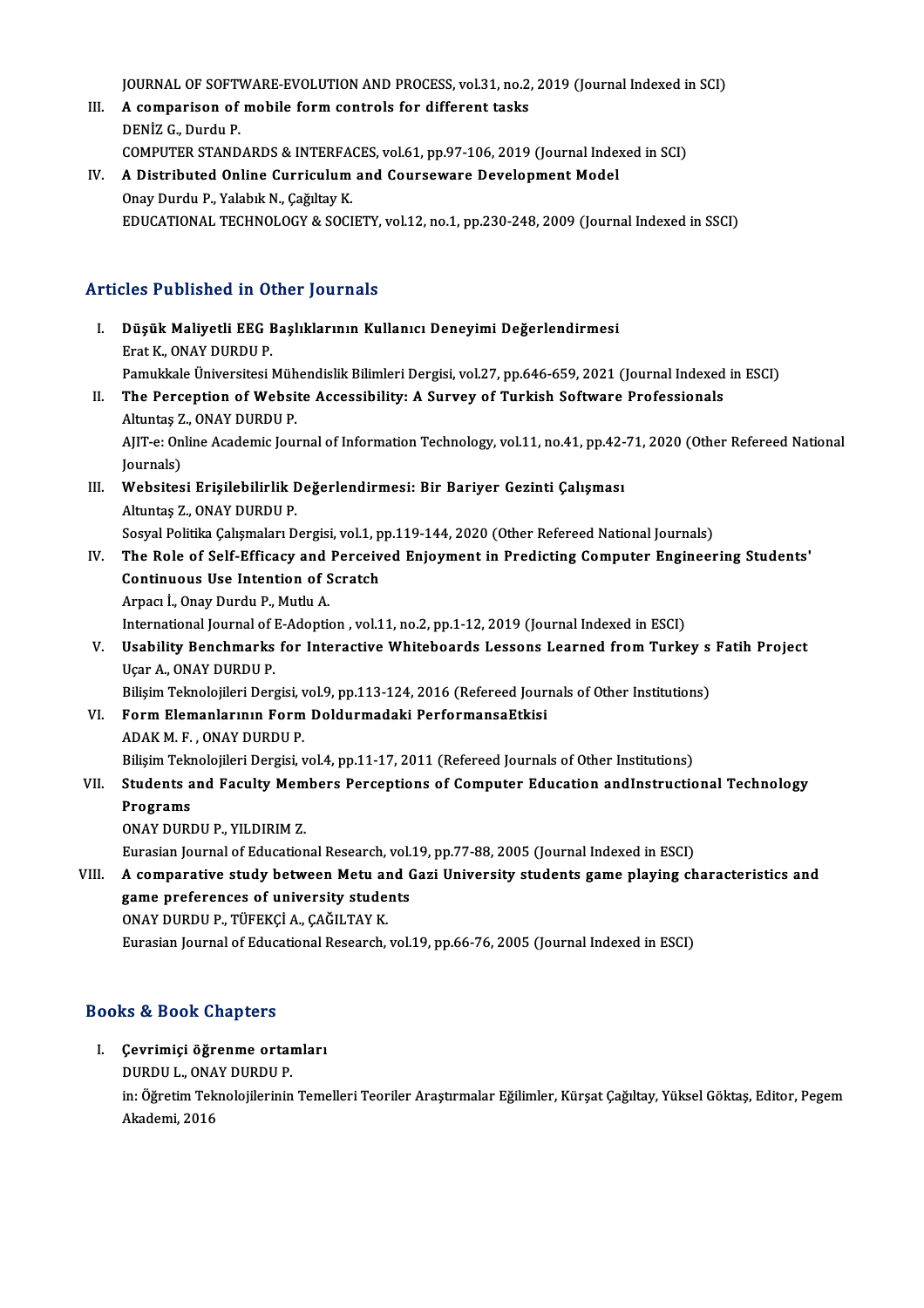# Refereed Congress / Symposium Publications in Proceedings

|       | Refereed Congress / Symposium Publications in Proceedings                                                     |
|-------|---------------------------------------------------------------------------------------------------------------|
| L.    | Cross cultural usability testing of MOOC platform                                                             |
|       | Selmanovich D., SAYAR A., ONAY DURDU P.                                                                       |
|       | IEEE 5th International Symposium on Multidisciplinary Studies and Innovative Technologies" (ISMSIT 2021),     |
|       | Kocaeli, Turkey, 21 October 2021, pp.409-414                                                                  |
| Н.    | EEG Sinyallerini Kullanarak Çoklu Sınıflandırma tabanlı Duygu Tanımada Aşırı Öğrenme                          |
|       | Makinelerinin Rolü                                                                                            |
|       | Erat K., ONAY DURDU P., AKBULUT O.                                                                            |
|       | Akıllı Sistemlerde Yenilikler ve Uygulamaları Konferansı 2019, İzmir, Turkey, 31 October - 02 November 2019   |
| III.  | M-Devlet Uygulaması e-Kocaeli'nin Kullanılabilirlik Değerlendirmesi                                           |
|       | Öztürk E.O., Ellü M.E., ONAY DURDU P.                                                                         |
|       | Akıllı Sistemlerde Yenilikler ve Uygulamaları Konferansı 2019, İzmir, Turkey, 31 October - 02 November 2019   |
| IV.   | Emotion Recognition with Wavelet Transforms from EEG Signals                                                  |
|       | ÇELİK E., ONAY DURDU P., İLHAN OMURCA S.                                                                      |
|       | INTERNATIONALINFORMATICSandSOFTWARE ENGINEERINGCONFERENCE, 6 - 07 November 2019, pp.480-483                   |
| V.    | Performance Comparison of EEG Channels in Emotion Recognition                                                 |
|       | KUL S., ONAY DURDU P., AKBULUT O.                                                                             |
|       | 27th Signal Processing and Communications Applications Conference (SIU), Sivas, Turkey, 24 - 26 April 2019    |
| VI.   | Web Erişilebilirlik Değerlendirmesi:Sistematik Haritalama                                                     |
|       | Soydemir Ö. N., ONAY DURDU P.                                                                                 |
|       | 13. Ulusal Yazılım Mühendisligi Sempozyumu, İzmir, Turkey, 23 - 25 September 2019                             |
| VII.  | A Systematic Mapping Study of Usability vs Security<br>MERDANOĞLU N., ONAY DURDU P.                           |
|       | 6th International Conference on Control Engineering Information Technology, İstanbul, Turkey, 25 - 27 October |
|       | 2018                                                                                                          |
| VIII. | Yazılım Profesyonellerinin Web Erişilebilirliği Farkındalıkları Üzerine Bir Araştırma: Türkiye'deki           |
|       | Durum                                                                                                         |
|       | Yerlikaya Z, ONAY DURDU P.                                                                                    |
|       | 12th International Computer Instructional Technologies Symposium, İzmir, Turkey, 2 - 04 May 2018, pp.72-84    |
| IX.   | Türkiye Bursları Web Sitesinin Kullanılabilirliğinin Farklı Kültürlerden Kullanıcılar ile                     |
|       | Değerlendirmesi                                                                                               |
|       | ERAT K, ONAY DURDU P.                                                                                         |
|       | 12th International Computer Instructional Technologies Symposium, İzmir, Turkey, 2 - 04 May 2018              |
| X.    | Entry and selection methods for specifying dates in mobile context                                            |
|       | TÜRKCAN A., ONAY DURDU P.                                                                                     |
|       | 20th International Conference on Human-Computer Interaction, HCI 2018, Nevada, United States Of America, 15 - |
|       | 20 July 2018, pp 92-100<br>Türkiye'deki Devlet Üniversitelerinin Web Sitelerinin Erişilebilirliği             |
| XI.   | YERLİKAYA Z., GÜRHAN D., ONAY DURDU P.                                                                        |
|       | 11th International Computer Instructional Technologies Symposium (ICITS 2017), 24 - 26 May 2017, pp.266       |
| XII.  | Ölçme, Seçme ve Yerleştirme Merkezi (ÖSYM) Web Sitesinin Kullanılabilirlik Değerlendirilmesi                  |
|       | ERGÜL M., ONAY DURDU P.                                                                                       |
|       | 11th International Computer Instructional Technologies Symposium (ICITS 2017), 24 - 26 May 2017, pp.206-214   |
| XIII. | Kullanıcı Merkezli Tasarım Yaklaşımı ile İşletme İçi Uygulama Geliştirme Deneyimi: Satış Yönetimi             |
|       | Onay Yazılımı Örneği                                                                                          |
|       | AYTEKIN F. G., ALTUĞ E., ONAY DURDU P.                                                                        |
|       | 11. Ulusal Yazılım Mühendisliği Sempozyumu, Turkey, 18 - 20 October 2017                                      |
| XIV.  | Evaluating the Usability of Unity Game Engine from Developers' Perspective                                    |
|       | MERCAN \$, ONAY DURDU P.                                                                                      |
|       | The 11th IEEE International Conference on Application of Information and Communication Technologies           |
|       | (AICT2017), Moskva, Russia, 20 - 22 September 2017, pp.371-375                                                |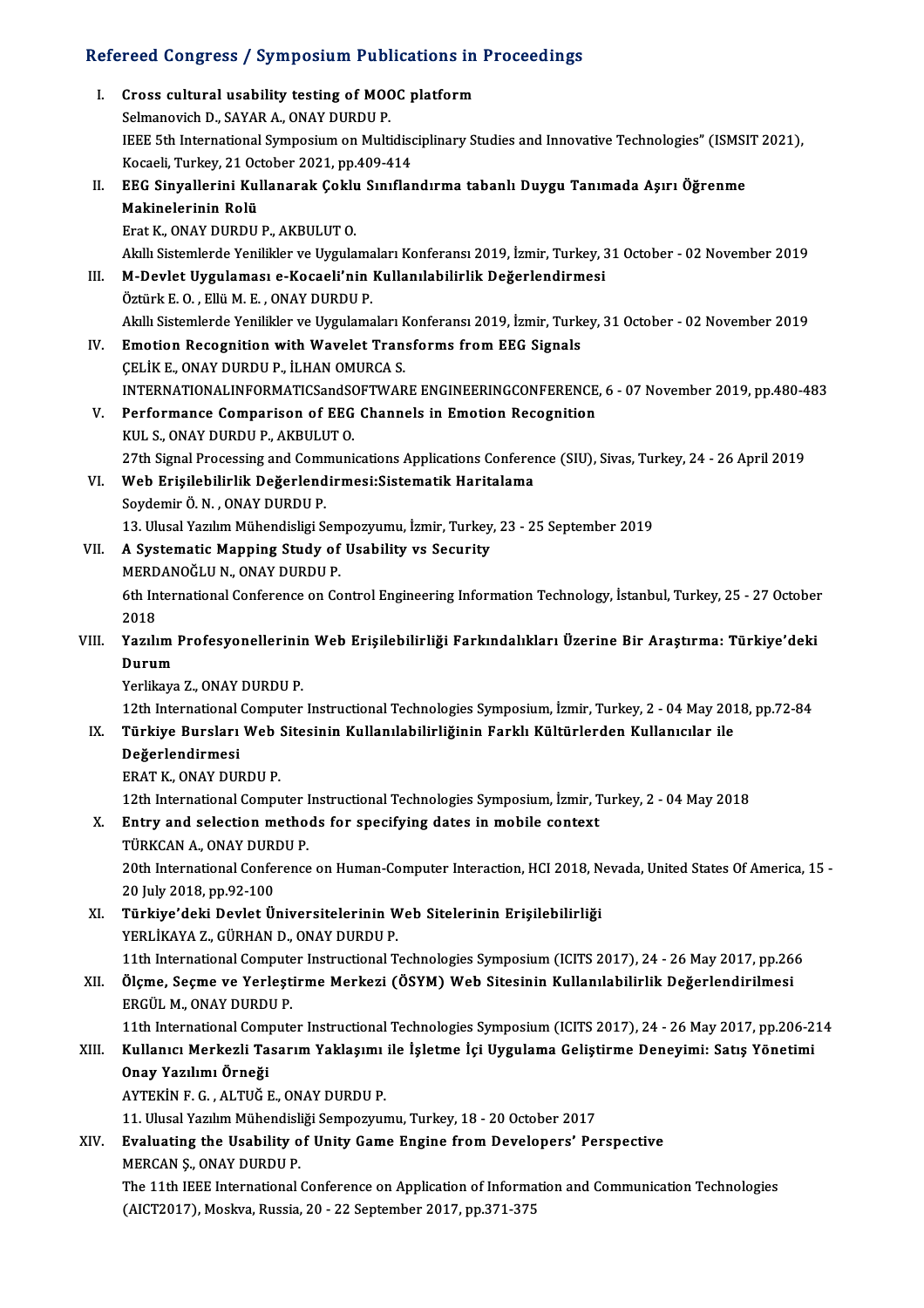| XV.     | İç Mekan Konumlandırma Sistemleri için Sistematik Eşleme Çalışması                                             |
|---------|----------------------------------------------------------------------------------------------------------------|
|         | UÇARSU O., ÖZDEMİR O., BOZKURT Z., ONAY DURDU P.                                                               |
|         | Uluslararası Mühendislik Araştırmaları Sempozyumu (UMAS'2017), 11 - 13 September 2017                          |
| XVI.    | Usability of university websites: A systematic review                                                          |
|         | YERLİKAYA Z., Durdu P.                                                                                         |
|         | 11th International Conference on Universal Access in Human-Computer Interaction, UAHCI 2017, held as part of   |
|         | the 19th International Conference on Human-Computer Interaction, HCI 2017, Vancouver, Canada, 9 - 14 July      |
|         | 2017, pp 277-287                                                                                               |
| XVII.   | Evaluation of accessibility of university websites: A case from turkey                                         |
|         | YERLİKAYA Z., Durdu P.                                                                                         |
|         | 19th International Conference on Human-Computer Interaction, HCI International 2017, Vancouver, Canada, 9 - 14 |
|         | July 2017, vol 714, pp 663-668                                                                                 |
| XVIII.  | <b>BCI-Related Research Focus at HCI International Conference</b>                                              |
|         | Deniz G., ONAY DURDU P.                                                                                        |
|         | 18thInternational Conference on Human-Computer Interaction, Toronto, Canada, 17 - 22 July 2016, vol.9732,      |
|         | pp 151-161                                                                                                     |
| XIX.    | Scratch Programlama Ortaminin Bilgisayar Muhendisligi Ogrencileri Tarafindan Kabulu                            |
|         | ARPACI İ., ONAY DURDU P., İncebacak D., MUTLU A.                                                               |
|         | 10th Computers and Instructional Technologies Symposium (ICITS'16), Rize, Turkey, 16 - 18 May 2016             |
| XX.     | Scratch Programlama Ortamının Bilgisayar Mühendisliği Öğrencileri Tarafından Kabulü                            |
|         | ARPACI İ., ONAY DURDU P., İNCEBACAK d., MUTLU A.                                                               |
|         | 10th International Computer and Instructional Technologies Symposium (ICITS), 16 - 18 May 2016                 |
| XXI.    | Comparison of mobile input methods                                                                             |
|         | DENIZ G., ONAY DURDU P.                                                                                        |
|         | 5th International Conference on Design, User Experience, and Usability, DUXU 2016 Held as Part of 18th         |
|         | International Conference on Human-Computer Interaction, HCI International 2016, Toronto, Canada, 17 - 22 July  |
|         | 2016, vol 9748, pp 3-13                                                                                        |
| XXII.   | Bilgi Teknolojileri Proje Yönetişimi:Türkiye'deki Organizasyonların Durumu                                     |
|         | ALIC E. ONAY DURDU P.                                                                                          |
|         | 9. Ulusal Yazılım Mühendisliği Sempozyumu, İzmir, Turkey, 9 - 11 September 2015, vol.1483, pp.349-361          |
| XXIII.  | Uyms Arastırma Egilimleri: Bir Sistematik Esleme Çalısması                                                     |
|         | TURDALIEV N., BILGIN B., DENIZ G., ONAY DURDU P., INCEBACAK D., MUTLU A.                                       |
|         | 9. Ulusal Yazılım Mühendisliği Sempozyumu, İzmir, Turkey, 9 - 11 September 2015, vol.1483, pp.550-561          |
| XXIV.   | Içerik Yönetimi Sistemi Kullanılabilirlik Degerlendirmesi: Joomla 3                                            |
|         | ÖZLÜ Ö., ONAY DURDU P.                                                                                         |
|         | International Conference On EducationIn Mathematics, Science And Technology, Konya, Turkey, 16 May 2014 - 18   |
|         | May 2015, pp.411-415                                                                                           |
| XXV.    | MULTIMODAL NATURAL INTERACTION FOR 3D IMAGES                                                                   |
|         | ERGÜNER F., Durdu P.                                                                                           |
|         | 9th International Conference of Information and Communiation Technologies (AICT), Rostov-on-Don, Russia, 14 -  |
|         | 16 October 2015, pp.305-309                                                                                    |
| XXVI.   | Heuristic Evaluation of a Mobile Hand-Writing Learning Application                                             |
|         | Yiimaz B., Durdu P.                                                                                            |
|         | 9th International Conference of Information and Communiation Technologies (AICT), Rostov-on-Don, Russia, 14 -  |
|         | 16 October 2015, pp.549-552                                                                                    |
| XXVII.  | Comparison of User Performance and Satisfaction of Tablet Virtual Keyboards in Three Different OS              |
|         | Environment<br>Korkmaz Y, Durdu P.                                                                             |
|         | 9th International Conference of Information and Communiation Technologies (AICT), Rostov-on-Don, Russia, 14 -  |
|         | 16 October 2015, pp.269-273                                                                                    |
| XXVIII. | Trakya Üniversitesi Mühendislik Fakültesi Web Sitesi Kullanılabilirlik Değerlendirmesi                         |
|         |                                                                                                                |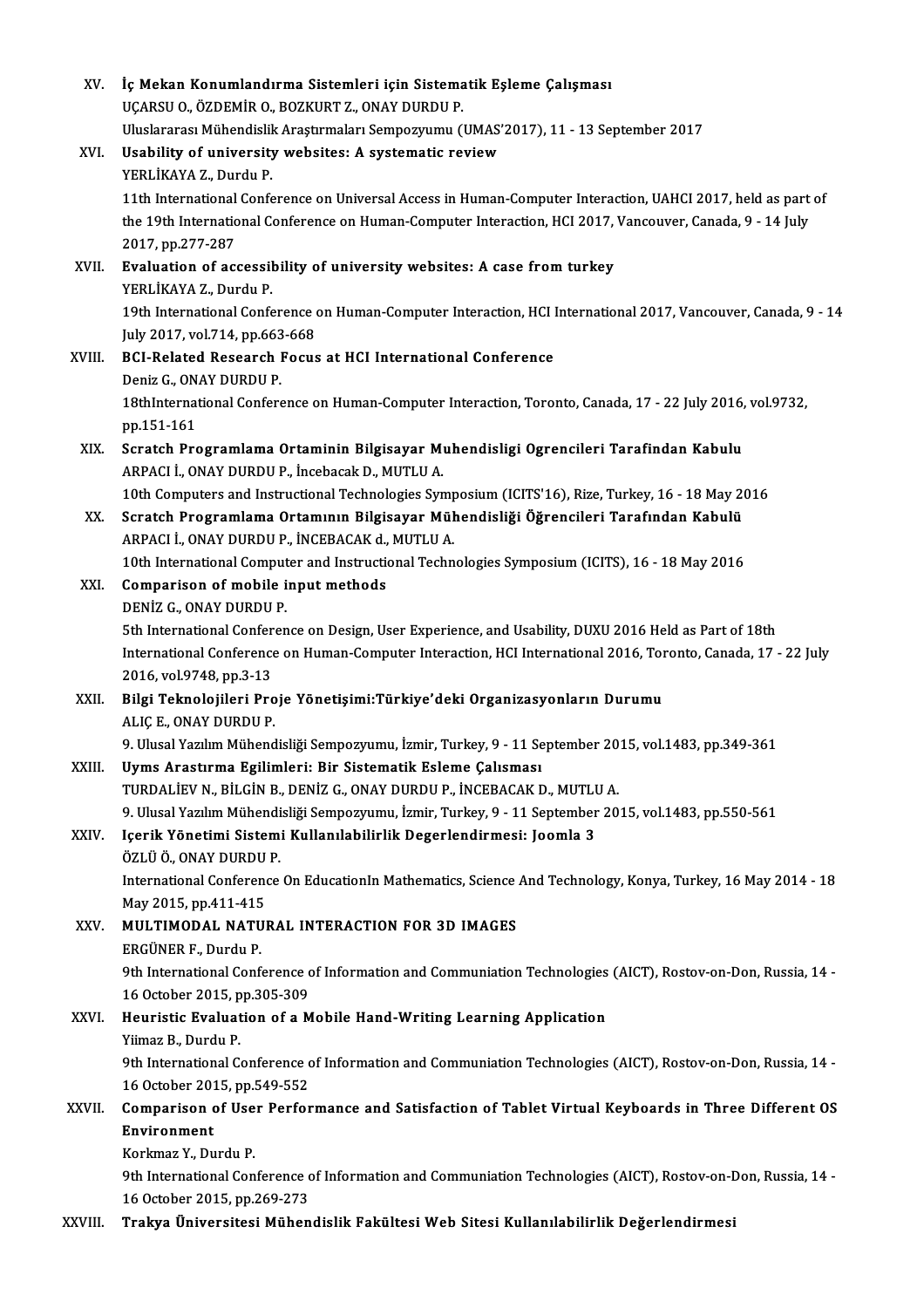KUMDERELİÜ.C. ,AKŞUNL.,ONAYDURDUP.

KUMDERELİ Ü. C. , AKŞUN L., ONAY DURDU P.<br>8th International Computer Instructional Technologies Symposium, Edirne, Turkey, 18 - 20 September 2014, pp.81<br>Eatih Proieci Ethilogimli Tabta Kullapılabilirlik Sanunları Ve Teknol KUMDERELİ Ü. C. , AKŞUN L., ONAY DURDU P.<br>8th International Computer Instructional Technologies Symposium, Edirne, Turkey, 18 - 20 September 2014, pp.8<br>8XIX. Fatih Projesi Etkilesimli Tahta Kullanılabilirlik Sorunları 8th Internation<br>Fatih Projesi<br>Pilot Çalısma<br>Hear A. TOPEL Fatih Projesi Etkilesimli Tahta Ku<br>Pilot Çalısma<br>Uçar A., TOPEL A.A. , ONAY DURDU P.<br><sup>9th Intornational Computer Instructio</sup>

Uçar A., TOPEL A. A., ONAY DURDU P.

8th International<br>A., Topel A. A., ONAY DURDU P.<br>8th International Computer Instructional Technologies Symposium, Edirne, Turkey, 18 - 20 September 2014,<br>pp.324 8th International Computer Instructional Technologies Symposium, Edirne, Tur<br>pp.324<br>XXX. Rapsim Web Sitesi Kullanılabilirlik Arastırması : Bir Durum Çalısması<br>PATI P. ONAY DUPDU P

pp.324<br><mark>Rapsim Web Sitesi Kul</mark><br>BATI B., ONAY DURDU P.<br>8. Ulusel Yazılım Mühand 8.BATI B., ONAY DURDU P.<br>8. Ulusal Yazılım Mühendisligi Sempozyumu, Güzelyurt, Cyprus (Kktc), 8 - 10 September 2014, vol.1221, pp.45-54

BATI B., ONAY DURDU P.<br>8. Ulusal Yazılım Mühendisligi Sempozyumu, Güzelyurt, Cyprus (Kktc), 8 - 10 September 2014, vol.1221, pp.<br>8. Kullanılabilirlik ve yazılım yaşam döngüsü Türkiye deki yazılım organizasyonlarındaki duru 8. Ulusal Yazılım Mühendislig<br>Kullanılabilirlik ve yazılın<br>COŞKAN D., ONAY DURDU P.<br>8. Ulusal Yazılım Mühandisliğ Kullanılabilirlik ve yazılım yaşam döngüsü Türkiye deki yazılım organizasyonlarındaki durum<br>COŞKAN D., ONAY DURDU P.<br>8. Ulusal Yazılım Mühendisliği Sempozyumu, Güzelyurt, Cyprus (Kktc), 8 - 10 September 2014, vol.1221, pp.

COŞKAN D., ONAY DURDU P.<br>8. Ulusal Yazılım Mühendisliği Sempozyumu, Güzelyurt, Cyprus (K<br>XXXII. Türkiye'de Çevik Yazılım Geliştirme Üzerine Bir İnceleme<br>CETİN E. ONAY DURDU B. 8. Ulusal Yazılım Mühendis<br>Türkiye'de Çevik Yazılıı<br>ÇETİN E., ONAY DURDU P.<br>8. Ulusal Yazılım Mühandis 8.UlusalYazılımMühendisligiSempozyumu,Güzelyurt,Cyprus (Kktc),8 -10 September 2014,vol.1221,pp.14-25 CETIN E., ONAY DURDU P.<br>8. Ulusal Yazılım Mühendisligi Sempozyumu, Güzelyurt, Cyprus (Kktc), 8 - 10 Sep<br>XXXIII. Usability Evaluation of a Moodle based Learning Management System<br>SENOL L. CECILLY, ONAY DURDU P.

## 8. Ulusal Yazılım Mühendisligi Sempo:<br>Usability Evaluation of a Moodle<br>ŞENOL L., GEÇİLİ H., ONAY DURDU P.<br>26th EdMedia World Conference en l

Usability Evaluation of a Moodle based Learning Management System<br>ŞENOL L., GEÇİLİ H., ONAY DURDU P.<br>26th EdMedia World Conference on Educational Media and Technology, Tampere, Finland, 23 - 27 June 2014,<br>nn 950,959 **ŞENOL L., GI<br>26th EdMed<br>pp.850-858<br>Tubitak Wa** 26th EdMedia World Conference on Educational Media and Technolo<br>pp.850-858<br>XXXIV. Tubitak Web Sitesinin Farklı Yöntemler ile Değerlendirilmesi<br>pel DEK S. ONAX DUPDU P

pp.850-858<br>Tubitak Web Sitesinin Farklı Yöntemler ile Değerlendirilmesi<br>PELDEK S., ONAY DURDU P.

Tubitak Web Sitesinin Farklı Yöntemler ile Değerlendirilmesi<br>PELDEK S., ONAY DURDU P.<br>International Conference On Education InMathematics, Science And Technology, Konya, Turkey, 16 - 18 May 2014,<br>nn 421 425 PELDEK S., C<br>Internationa<br>pp.421-425<br>Abili Tabta International Conference On Education In<br>pp.421-425<br>XXXV. Akıllı Tahta Kullanılabilirlik Çalısması<br>USSE A. ONAV DUBDU B

pp.421-425<br>**Akıllı Tahta Kullanılabilirlik Çalısması**<br>Uçar A., ONAY DURDU P.

Akıllı Tahta Kullanılabilirlik Çalısması<br>Uçar A., ONAY DURDU P.<br>7th International Computer Instructional Technologies Symposium, Erzurum, Turkey, 6 - 08 June 2013<br>Royaz Tahta (urbitabaard) Taknolojisi Ila Calistinilmia Etk

### Uçar A., ONAY DURDU P.<br>7th International Computer Instructional Technologies Symposium, Erzurum, Turkey, 6 - 08 June 2013<br>XXXVI. Beyaz Tahta (whiteboard) Teknolojisi Ile Gelistirilmis Etkilesimli Ögrenme Ortamının Kull 7th Inte<br>Beyaz<br>Analizi<br>siMSEK Beyaz Tahta (whiteboar<br>Analizi<br>ŞİMŞEK S., ONAY DURDU P.<br>Eth International Computer Analizi<br>ŞİMŞEK S., ONAY DURDU P.<br>6th International Computer Instructional Technologies Symposium, Erzurum, Turkey, 4 - 06 October 2012

## ŞİMŞEK S., ONAY DURDU P.<br>6th International Computer Instructional Technologies Symposium, Erzurum, Turke<br>XXXVII. Whiteboard Teknolojisi Ile Etkilesimli Ögrenme Ortamı Gerçeklestirilmesi<br>SiMSEK S. ONAY DUPDU P. 6th International Computer<br>Whiteboard Teknolojisi<br>ŞİMŞEK S., ONAY DURDU P.<br>Eth International Computer

SIMSEK S., ONAY DURDU P.

5th International Computer Instructional Technologies Symposium, Elazığ, Turkey, 22 - 24 September 2011, pp.1137-1143 5th International Computer Instructional Technologies Symposium, Elaziğ, Turkey, 22 - 24 September 2011,<br>pp.1137-1143<br>XXXVIII. Evaluation of an Online Courseware Development Process by the DONC2 Develeopment Framework:

## pp.1137-1143<br>Evaluation of<br>EPPICC Case<br>ONAV DUPDU Evaluation of an Online<br>EPPICC Case<br>ONAY DURDU P., DURDU L.<br>InternationalDistance Educ

EPPICC Case<br>ONAY DURDU P., DURDU L.<br>InternationalDistance Education Conference IDEC-2010, Gazi Magosa, Cyprus (Kktc), 2 - 29 October 2010, pp.948-<br>953 ONA<br>Inter<br>953<br>Curr InternationalDistance Education Conference IDEC-2010, Gazi Magosa, Cyprus (Kktc), 2 - 29 October 2010, 1<br>953<br>XXXIX. Currents Status of e-Learning in VET (Vocational Education and Training): Comparison of EU

## 953<br>Currents Status of e-L<br>Countries and Turkey<br>ONAV DUPDU P. SEVUUN Currents Status of e-Learning in VE<br>Countries and Turkey<br>ONAY DURDU P., SEYHUN N., ÖZER N. P.<br>InternationalDistance Education Conform

ONAY DURDU P., SEYHUN N., ÖZER N. P.

Countries and Turkey<br>ONAY DURDU P., SEYHUN N., ÖZER N. P.<br>InternationalDistance Education Conference IDEC-2010, Gazi Magosa, Cyprus (Kktc), 27 - 29 October 2010,<br>pp.942-947 InternationalDistance Education Conference IDEC-2010, Gazi Magosa, Cyprus (Kktc), 27 - 29 October 2010,<br>pp.942-947<br>XL. Evaluation of an online courseware development process by the DONC2 development framework:<br>Fanise Case

### pp.942-947<br>Evaluation o<br>Eppicc Case<br>ONAY DUPDU Evaluation of an online<br>Eppicc Case<br>ONAY DURDU P., DURDU L.<br>International Distance Educ Eppicc Case<br>ONAY DURDU P., DURDU L.<br>International Distance Education Conference 2010, Turkey, 27 - 29 October 2010, pp.948-953

XLI. E-öğrenme ve Öğrenme Yönetim Sistemi Olarak Moodle TUNAB.,ONAYDURDUP.,DURDUL.